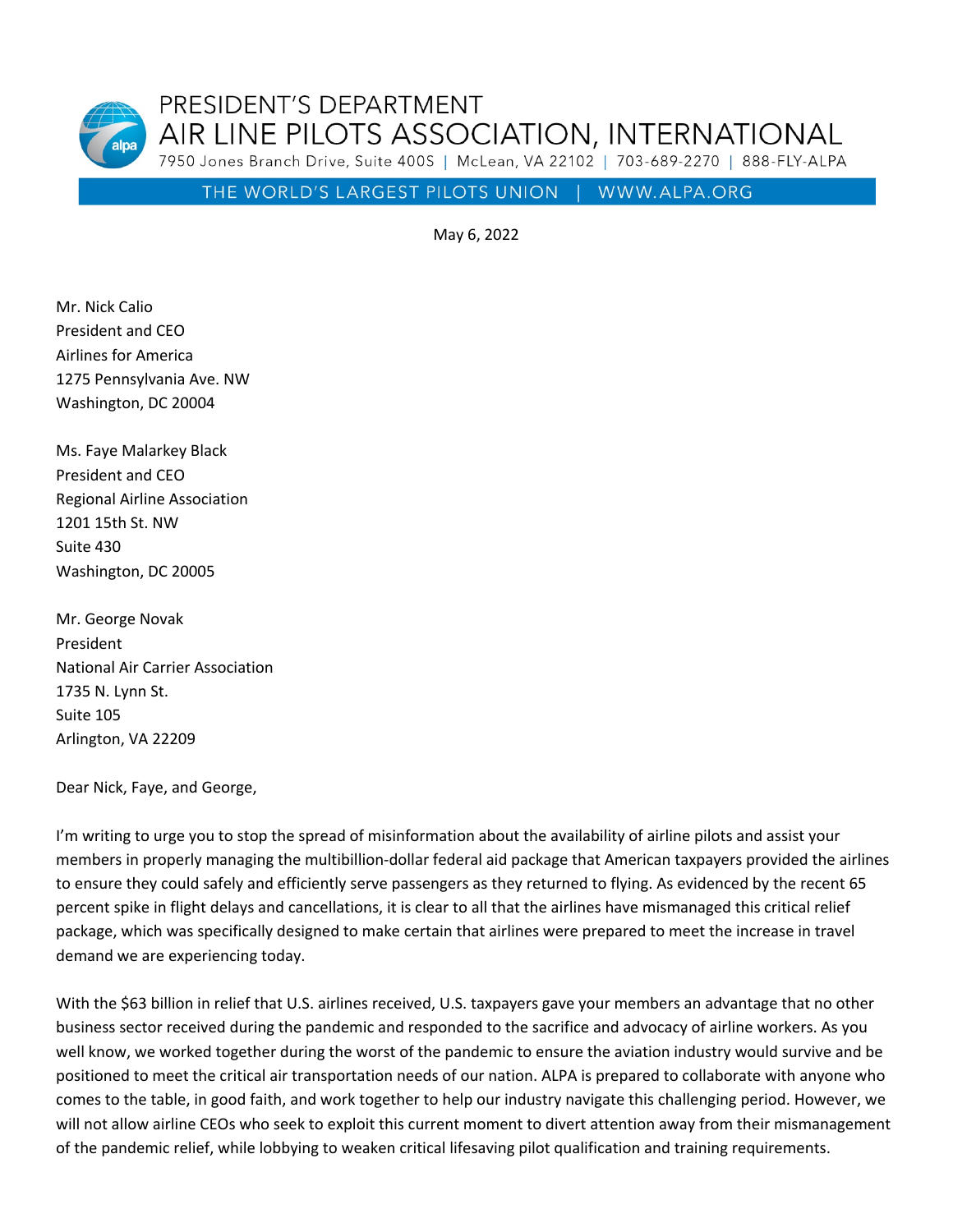Right now, many airlines have more pilots, carry less net debt, and operate at greater domestic capacity levels than in 2019. Yet, airline representatives continue to attempt to hawk mistruths about pilot supply and advocate for regulation rollbacks that would compromise the safety of the flying public—the same taxpayers who gave the companies billions to weather the pandemic and emerge on the strong financial footing they enjoy today.

The attempt to divert the country's attention away from their profit-based business decisions to cancel flights and cut air service to rural and smaller communities is bad enough, but even worse, airline representatives are pushing to weaken requirements that ensure pilots are qualified and trained to keep passengers safe.

In February, this country marked the 13th anniversary of the tragic Colgan Air Flight 3407 accident, and our industry paused to remember the 50 people who lost their lives that day. As you know, this was the last in a series of accidents investigated by the National Transportation Safety Board that led Congress to pass legislation and the FAA to issue safety regulations to improve pilot qualification and experience requirements to help prevent such accidents from ever happening again.

In the two decades prior to the law's passage in 2010, more than 1,100 people died in FAR Part 121 accidents. In the 12 years since Congress put these requirements in place, we've seen a 99.8 percent reduction in fatalities. Despite this extraordinary aviation safety record, some of your member airlines are actively calling to weaken these requirements and roll back what is arguably the single most effective aviation safety law ever enacted in this country.

During the past weeks, it has become crystal clear to passengers and the industry alike that some airlines planned for the recovery better than others. Some anticipated what would be needed to meet customer demand, and they made the necessary decisions regarding equipment and worker training to be ready. Others bet against a strong U.S. recovery, and now those airline leaders are trying to distract their company's shareholders and customers from their poor performance and planning by claiming they can't find enough workers.

Any assertion about a lack of available pilots is simply not based in fact. The U.S. Bureau of Labor Statistics and the Federal Aviation Administration report that there are more than enough certified pilots to meet current demand. Over the past eight years, the United States has produced more than enough pilots to meet airline hiring demand and compensate for the pilots who—because we were all in this together—retired during the pandemic earlier than they had planned.

In fact, five out of seven of the largest U.S. airlines have more pilots now—sometimes many hundreds more—than they did before the pandemic began. This fact was most recently borne out by one U.S. airline CEO reporting to industry investors that his airline had thousands of qualified applicants on file and "an excess of pilots" in the near term. Why would investors hear one story while the flying public and policymakers in Washington hear another?

No one is more committed than ALPA to ensuring that the United States has an adequate supply of qualified, experienced, and trained airline pilots. Moreover, we stand ready to work with you and others in the industry to open the doors of opportunity and address the financial barriers for some to enter the piloting profession to build a strong pilot pipeline for the future.